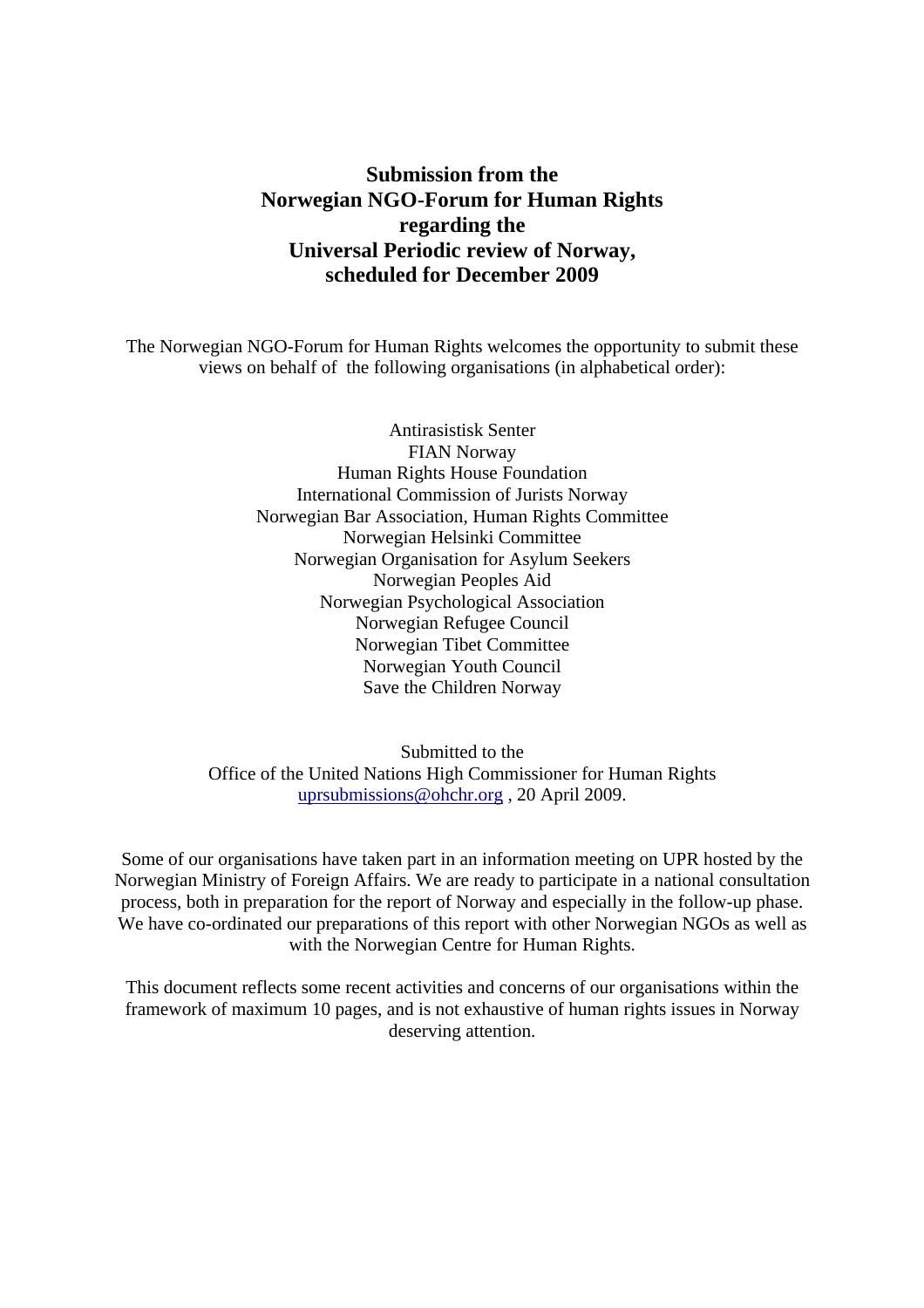# **I. Background and Framework**

# *A. Scope of international obligations*

#### *Ratification of the Optional Protocol to the Convention Against Torture*

Norway has not yet ratified the Optional Protocol that it signed 23 September 2003. According to the Ministry of Foreign Affairs, the ratification process is ongoing. We recommend that Norway ratify the OPCAT as soon as possible. The setting up of a national preventive mechanism as required by OPCAT is the crucial new element. That body must act with independence, integrity, a public profile, and according to a mandate that gives room for taking effective and appropriate action to address protection issues within all areas the body deems relevant under the Convention. We recommend that to ensure the independence, integrity and credibility of the body to be established, both the process of its design, and the method of appointment of its members, should be open to non-state actors, including Human Rights organisations and other stakeholders.

## *Signature and Ratification of the Optional Protocol to the International Covenant on Economic, Social and Cultural Rights*

The ICESCR-OP was adopted by consensus in the UN General Assembly on December 10<sup>th</sup> 2008. The protocol establishes an international complaints procedure for violations of economic, social and cultural rights as established by the ICESCR. Norway's position on the OP changed drastically during the drafting period. In 2008 the government took a surprising turn, abandoning its previous support of a comprehensive OP. Currently the government expresses reluctance to sign the OP. Still, we strongly recommend that Norway sign and ratify the Optional Protocol as soon as possible, and in any event explain the change of position.

## *Ratification of the UN Convention on the Protection and Promotion of the Rights and Dignity of persons with Disabilities*

The UN General Assembly adopted the convention in December 2006. Norway has been actively involved in the process leading up to this important convention, covering the rights of persons with psychological as well as physical disabilities, including the right of nondiscrimination. Norway signed the Convention in March 2008, promising that ratification would follow soon. We are aware that the work is ongoing, and that certain measures need to be in place before ratification. Based on the importance of this convention, Norway's contribution to the process as well as political promises, we strongly recommend that the convention be ratified as soon as possible.

# *B. Constitutional and legislative Framework*

## *Incorporation of CEDAW and CERD through the Human Rights Act*

The Human Rights Act of 1999 incorporates the European Convention of Human Rights, the International Covenant on Civil and Political Rights, the International Covenant on Economic, Social and Cultural Rights and the Convention on the Rights of the Child (CRC) and these treaties statutory precedence over other Norwegian legislation. The Convention on the Elimination of Discrimination against Women (CEDAW) and the Convention on the Elimination on all forms of Racial Discrimination (CERD) are also incorporated, but unlike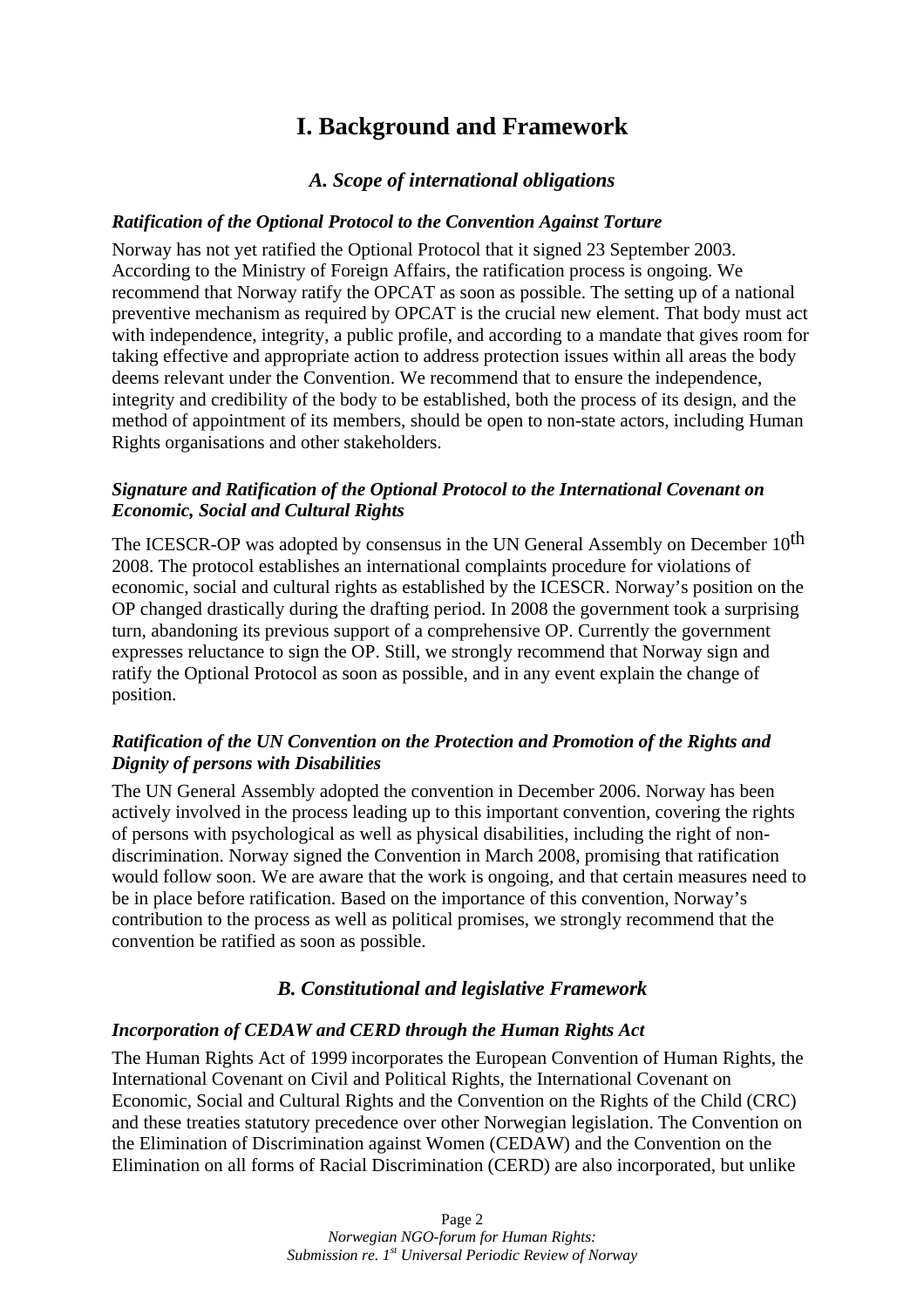the conventions mentioned in the Human Rights Act with a formal status not higher than other legislation. As long as the CEDAW and the CERD are not included in the Human Rights Act Norway could be believed to attach less importance to these two core conventions than to other human rights instruments. We recommend that these conventions be included in the Human Rights Act as soon as possible. An initiative might be on the way with regard to CEDAW, which would leave CERD as the only core international human rights instrument not included in the Human Rights Act. The government has not given reasons to the public why this should be Norwegian policy, although it is a most likely outcome at the time of writing, which will be most unfortunate.

#### *C. Institutional and human rights structure*

#### *Comprehensive long-term National Plan of Action*

The 1993 World Conference on Human Rights recommended that all governments produce a national plan for the implementation of their human rights obligations. Norway produced a comprehensive Plan of Action for Human Rights (Stortingsmelding 21), specifying action to be taken until 2005, but did not make it a permanent element of its human rights framework, as new plans were not enacted once that period had expired. The promotion and protection of human rights requires systematic, co-ordinated and continuous work and we recommend that Norway adopt a long-term comprehensive Plan of Action for Human Rights with a five years cycle. The planning process should be guided by a transparent, inclusive and participatory approach and the plan should be based on baseline studies. Evaluations should provide the foundation for new cycles of the process. We are convinced that a Plan of Action for Human Rights would contribute positively to shared ownership, cooperation, effectiveness and transparency in the joint efforts to promote and protect human rights in Norway.

#### *Policy co-ordination to provide system-wide impetus for human rights implementation*

Norway subscribes to the principle of mainstreaming in the implementation of human rights. It is certainly true that the implementation of human rights must involve many different sectors and needs to be taken into account in the policies of many ministries, other state bodies, as well as counties and municipalities in Norway, which is the rationale behind mainstreaming. However, for all these state actors, agencies and levels to effectively protect, promote and respect human rights, they need to be reminded of their obligations and prompted to take action, and their efforts needs to be coordinated. These functions are at best taken care of in a fragmented manner within the present set-up, as neither the Government nor the Parliament structures have one body that gives attention to these matters on an overall basis, which particularly gives cause for concern due to the fact that the expired National Plan of Action for Human Rights has not been replaced by similar policy guidance and coordination instruments.

We recommend that Norway establish a strong national high-level structure to act as an overall focal point with a mandate and capacity to provide leadership in the implementation of human rights obligations, and to provide comprehensive, system-wide policy co-ordination and impetus. If Norway again develops a Plan of Action for Human Rights, such a structure should play a key role to ensure the implementation of the plan.

## *D. Policy measures*

## *Effective follow-up of the recommendations of international monitoring mechanisms*

The National Plan of Action on human rights of 1999 presupposed effective follow-up of the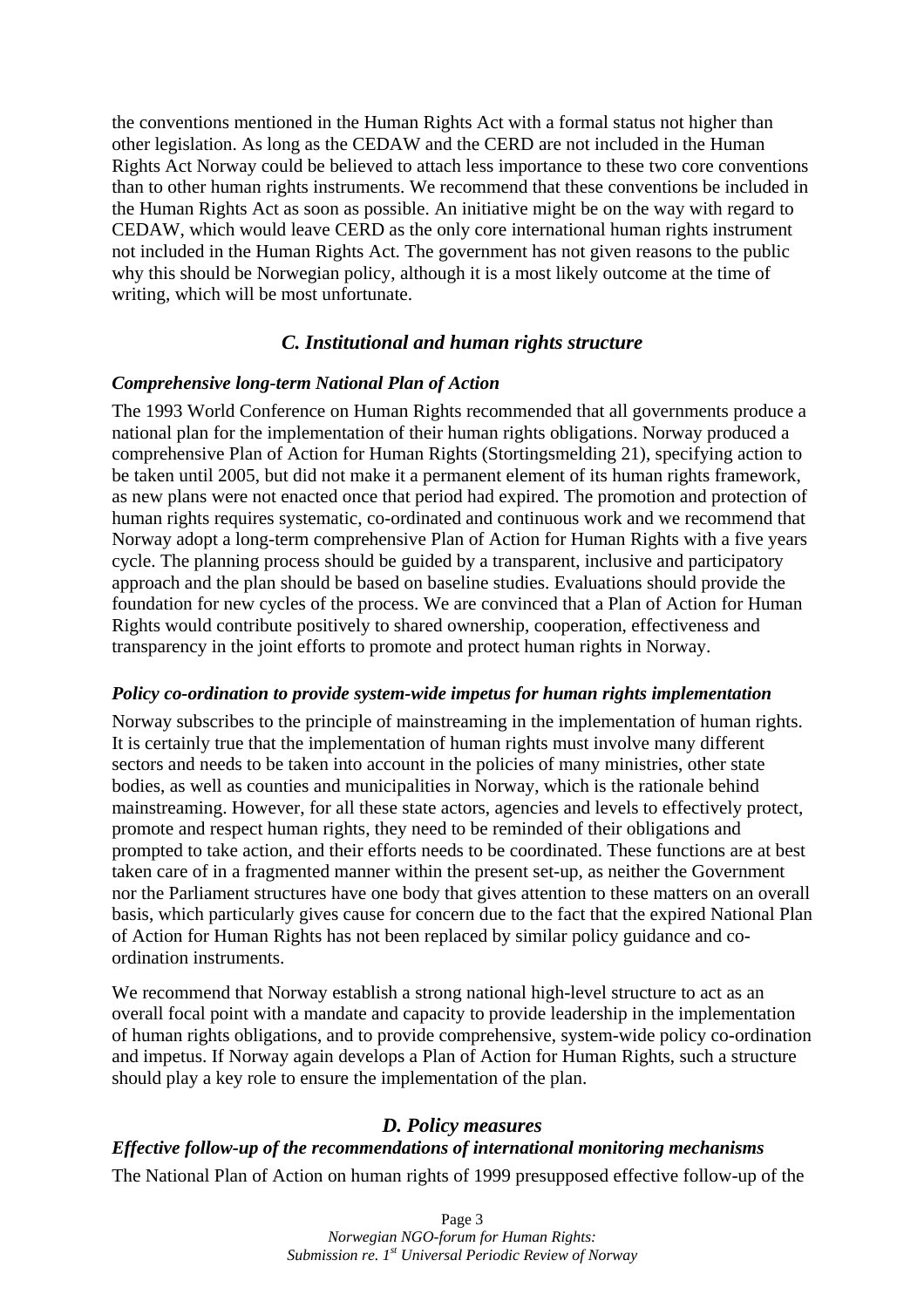recommendations from international monitoring mechanisms as one of the most important measures to strengthen human rights in Norway. However, a proper system for this is still not in place. Presently, new recommendations from UN human rights treaty bodies are discussed at meetings between different ministries and representatives from civil society. These meetings do not produce decisions and it is not clear how they relate to other possible governmental action. In addition, recommendations are disseminated without sufficient guidelines that could enable follow-up by the various authorities.

For the effective follow-up of recommendations we recommend that Norway establish procedures to ensure systematic identification of the nature and specific content of each recommendation and the creation of strategies to fulfil them. The strategies and concrete objectives should be made in the form of written official statements; furthermore, they should be based on a broad and consultative process including governmental bodies at national, regional and local levels and stakeholders from civil society. The management of such processes should be one of the key roles of a high-level structure for human rights coordination.

# **II. Promotion and protection of human rights on the ground**

## *A. Cooperation with human rights mechanisms*

#### *Requests for interim measures from UN bodies*

A recurring issue in the legal-political debate in Norway is which formal weight recommendations and requests from UN bodies, acting in individual cases, should be given in domestic law. A prominent example is provided by the so-called Dar case, in which the UNCAT requested interim measures preventing the *refoulement* of a Pakistani citizen until the Committee had considered his case. Norway requested a separate admission decision, and then deported Mr. Dar to Pakistan without awaiting that decision. In its subsequent decision on whether the deportation violated international law, the Norwegian Supreme Court stated in an *obiter dictum* that CAT was not incorporated in national law and that no customary international rule existed to support the existence of a legal requirement to adhere to such requests. We recommend that Norway introduce legislative changes to bring domestic law in line with international requirements, similar to statutory regulations of the subject in Sweden.

# *B. Implementation of international human rights obligations*

#### **1. Non-discrimination and equality**

#### *Racism*

Norway has taken a number of important steps to improve the legal framework against racism and racial discrimination and its implementation. Some steps towards better monitoring have been taken. However, causes of concern include that for young people of immigrant background there is an unemployment rate twice that of their age group total, as well as a disproportionately high drop-out rate from secondary education. The rate of homelessness is six times higher among persons of immigrant background than in the population as a whole.<sup>[1](#page-10-0)</sup> Racial discrimination is reported to be a central cause of these differences. However, its exact role remains to be more clearly established and monitored. We recommend to generate data on actual manifestations of racial discrimination and on the position of minority groups in practical life, that could help identify patterns of direct and indirect racial discrimination, to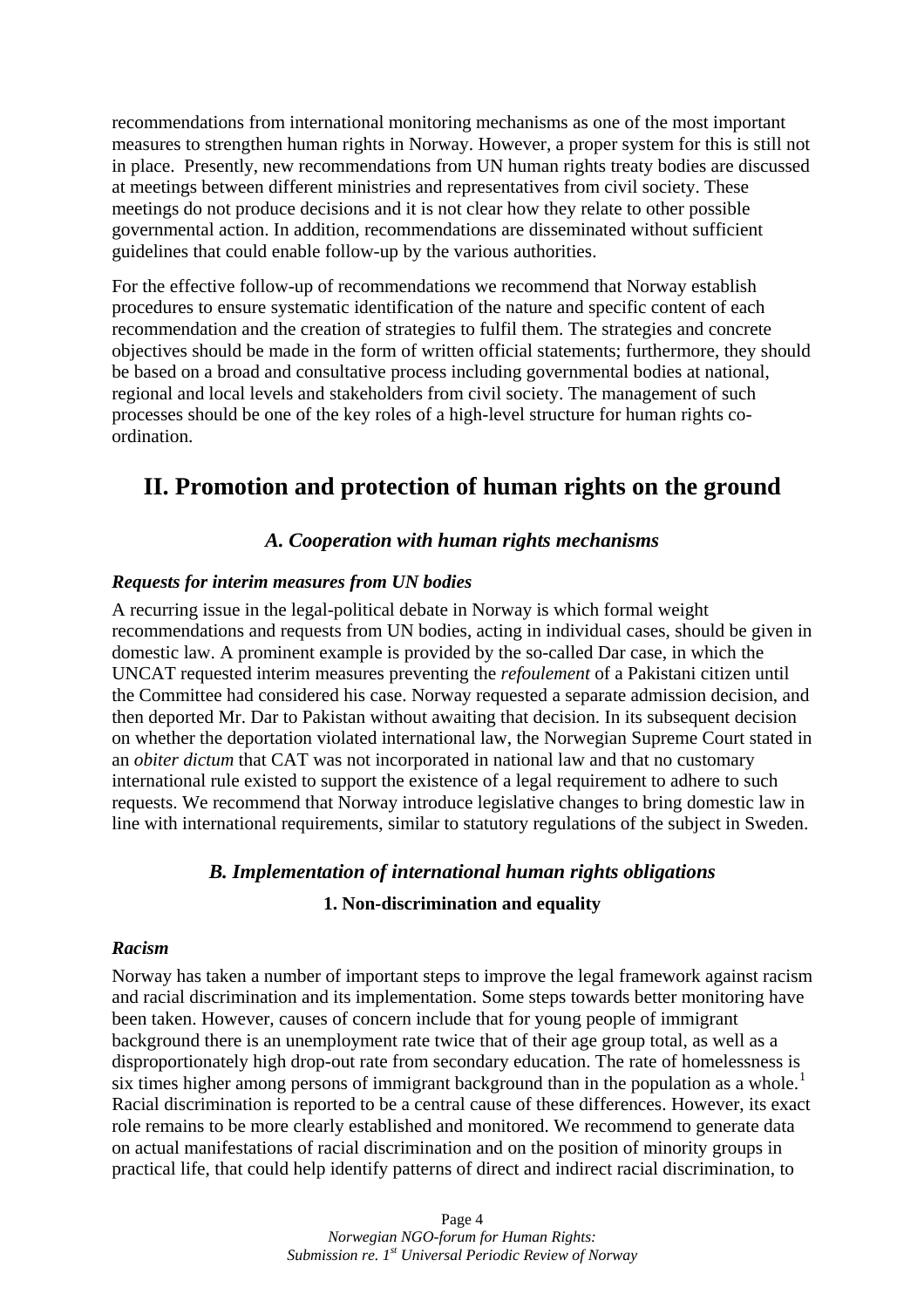take measures to improve the participation of persons of immigrant background, especially young people, in the labour market; and to undertake a comprehensive set of measures to tackle racial discrimination in the field of housing*.* 

## **2. Right to life, liberty and security of the person**

#### *Juvenile justice*

According to a 2008 survey conducted by the Human Rights Committee of the Norwegian Bar Association, the treatment of juvenile prisoners is an issue of major concern. Some juveniles are placed hundreds of kilometres away from their families, and some are placed in a cell 23 hours a day for weeks as well as sharing a cell with an adult. In general, there is a large information deficit regarding juvenile prisoners. Norway has made a reservation to ICCPR art 10, para 2 (b) and para 3 with regard to separation of juvenile and adult offenders. In regard to the CRC, the Government has argued that the number of juvenile prisoners is so small that it is in the child's best interest not to be separated from adult inmates. However, the report from the Bar Association demonstrates that Norwegian practice is not in the best interest of the child. The Ombudsman for children has also expressed serious concern about the treatment of juvenile prisoners. We recommend that Norway increases efforts to secure the human rights of juveniles in detention and as a minimum ensure minors separate prison cells and regular contact with their family.

## *Pre-trial detention*

According to Norwegian regulations, persons held on remand shall have regular prison accommodation available within 48 hours of being apprehended. Prior to this, such persons are held in isolation in police cells. Practicing lawyers regularly report of violations of this rule. In 2007, the UNCAT recommended that detailed statistics be compiled regarding the length of pre-trial detention in police cells within one year. Without such statistics it is not clear how shortcomings can be discovered and then addressed by responsible authorities. We recommend that the Government produce statistics on the use of pre trial detention in police cells, and that routines for monitoring and upholding the 48-hour rule are improved.

## *Mentally ill in prisons*

The European Committee for the Prevention of Torture and Inhuman or Degrading Treatment or Punishment (CPT) has expressed concern, both in 1993 and 2005, regarding detention of mentally ill individuals serving penal sentences in Norwegian prisons. There is a wide gap between the conditions prisons can handle adequately and conditions required for proper health care under hospitalization. A new complaint about inmates with severe mental illnesses has recently been submitted to the CPT by Amnesty International Norway and the Norwegian Helsinki Committee. We recommend that Norway ensure that prisoners suffering from a mental illness are transferred when necessary to an appropriate hospital establishment.

## *Deprivation of liberty in mental health care*

Norwegian mental health legislation authorizes administrative deprivation of liberty based on "serious mental disorder" combined with the additional alternative requirements "need for care and treatment" or "danger to self or others".<sup>[2](#page-10-1)</sup> The vast majority of involuntary hospitalizations in Norwegian psychiatry, 68 % in  $2006^3$  $2006^3$ , is based on the ground "need for treatment". Further, statistics indicate that Norway has a high incidence of involuntary admissions compared to other European countries. There are major, and unexplainable,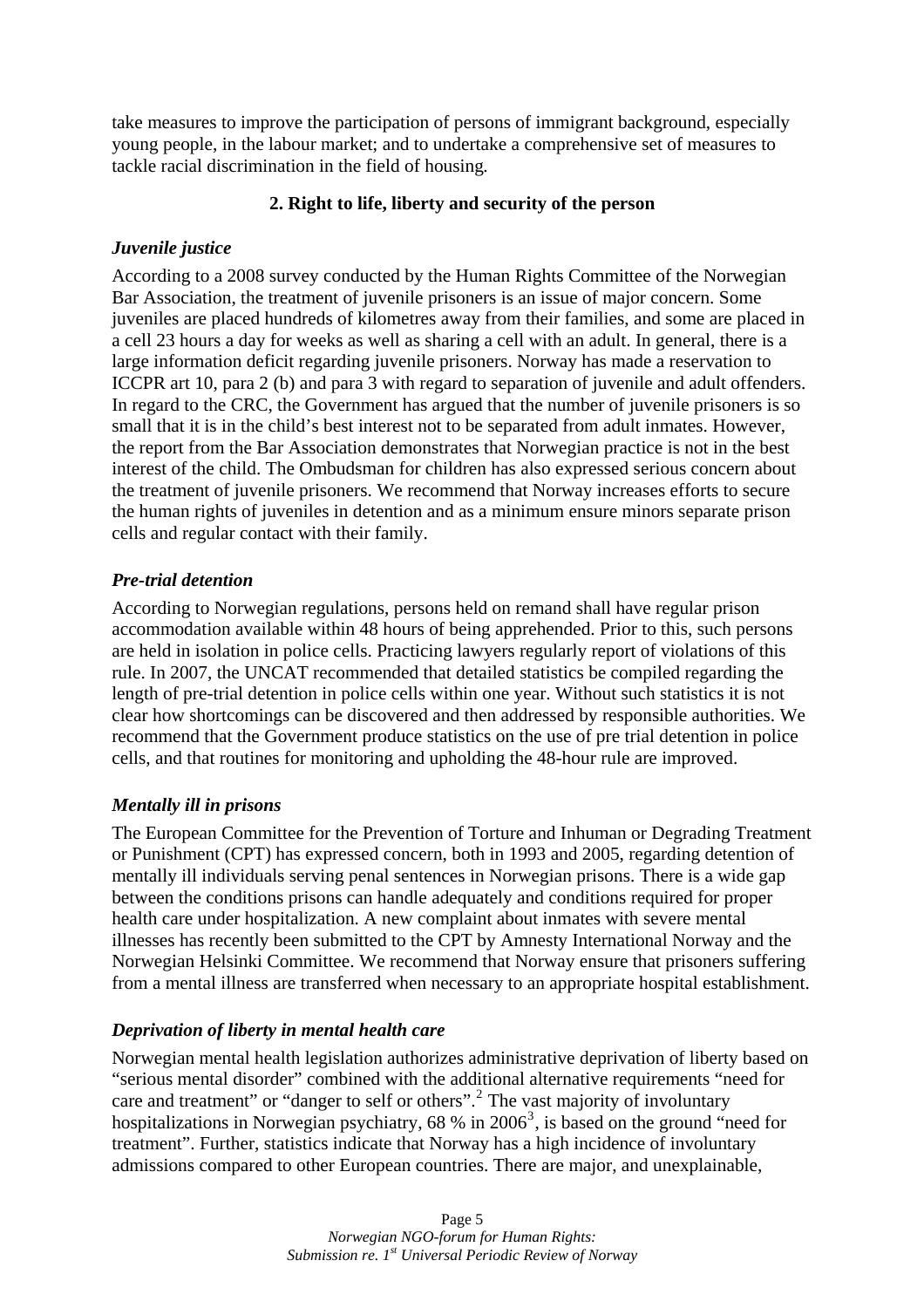regional variations in the use of involuntary hospitalisations in Norway<sup>[4](#page-10-1)</sup>, which could indicate arbitrariness related to the practice and/or legislation. Underreporting of involuntary hospitalisations has been revealed, and possibly as many as one fourth of the incidents of deprivation of liberty are registered as voluntary admissions.<sup>[5](#page-10-1)</sup> We recommend that Norway undertake measures to ensure that involuntary hospitalisations are used only in accordance with international human rights obligations and amend the mode of registration so that all incidents of involuntary hospitalisations are registered as such*.*

#### *Coercive means in psychiatric institutions*

An independent report commission by the State, recently released shows that the over-all use of coercive means in psychiatric institutions increased in the period  $2001 - 2007^6$  $2001 - 2007^6$ . The use of restraints increased more than 20 %, and the use of seclusion increased 202 % in that period. Electro Convulsive Treatment (ECT) can also be administered without informed consent. The legislation requires such consent, but the practice is nevertheless accepted. It is purportedly justified by the "principle of necessity". We are not aware of any official statistics on the extent of forced ECT (nor ECT administered with informed consent). We recommend that Norway minimise the use of force in psychiatric institutions and produce statistics on the use of ECT. We furthermore strongly recommend that the government looks more closely into the use of forced medication in Norwegian psychiatric wards, and establishes a system for monitoring and controlling these practices.

#### *Transportation from the home to psychiatric institutions by police*

In 2005 CPT pointed out that uniformed police officers transporting persons from their homes to psychiatric establishments, routinely hand cuff and ankle cuff such persons; that this practice criminalizes and stigmatizes the patients and should cease forthwith.<sup>[7](#page-10-1)</sup> Despite improvements, such practices are still used in a too large extent in Norway. We recommend that Norway introduce legislation that regulate and minimize the use of police and restraints, such as hand cuffs and ankle cuffs, for the transportation of patients to psychiatric establishments. In general adequately trained health personnel should be used for this purpose, and only in exceptional cases uniformed police.

## *Protecting victims of trafficking in human beings*

In 2005, the Norwegian government introduced an action plan to counteract trafficking in human beings. The state granted those willing to witness during a police investigation a reflection period before being deported. However, this amendment has led to few new cases. In addition, victims of trafficking are seldom given a thorough consideration of risk of return. Of particular concern is the use of the Dublin II-regulation, where victims of trafficking are returned to first country of entry into the EU without investigating claims of being forced to apply for asylum. We recommend strengthening of the legal assistance offered to victims of trafficking; that stable, long-term residence permits should be afforded to victims of trafficking who break out of their situation; and that the state carefully consider the risk of being reintroduced to forced prostitution before returning victims of trafficking who testify that they have been forced to apply for asylum, to a Dublin II-country.

## **3. Administration of justice and the rule of law**

#### *Investigation of acts committed by members of the police and prosecuting authority*

In 2005 the government launched a new and formally independent institution in charge of investigating acts committed by members of the police and prosecuting authority. However, the integrity of the unit has been questioned as a number of its members have been recruited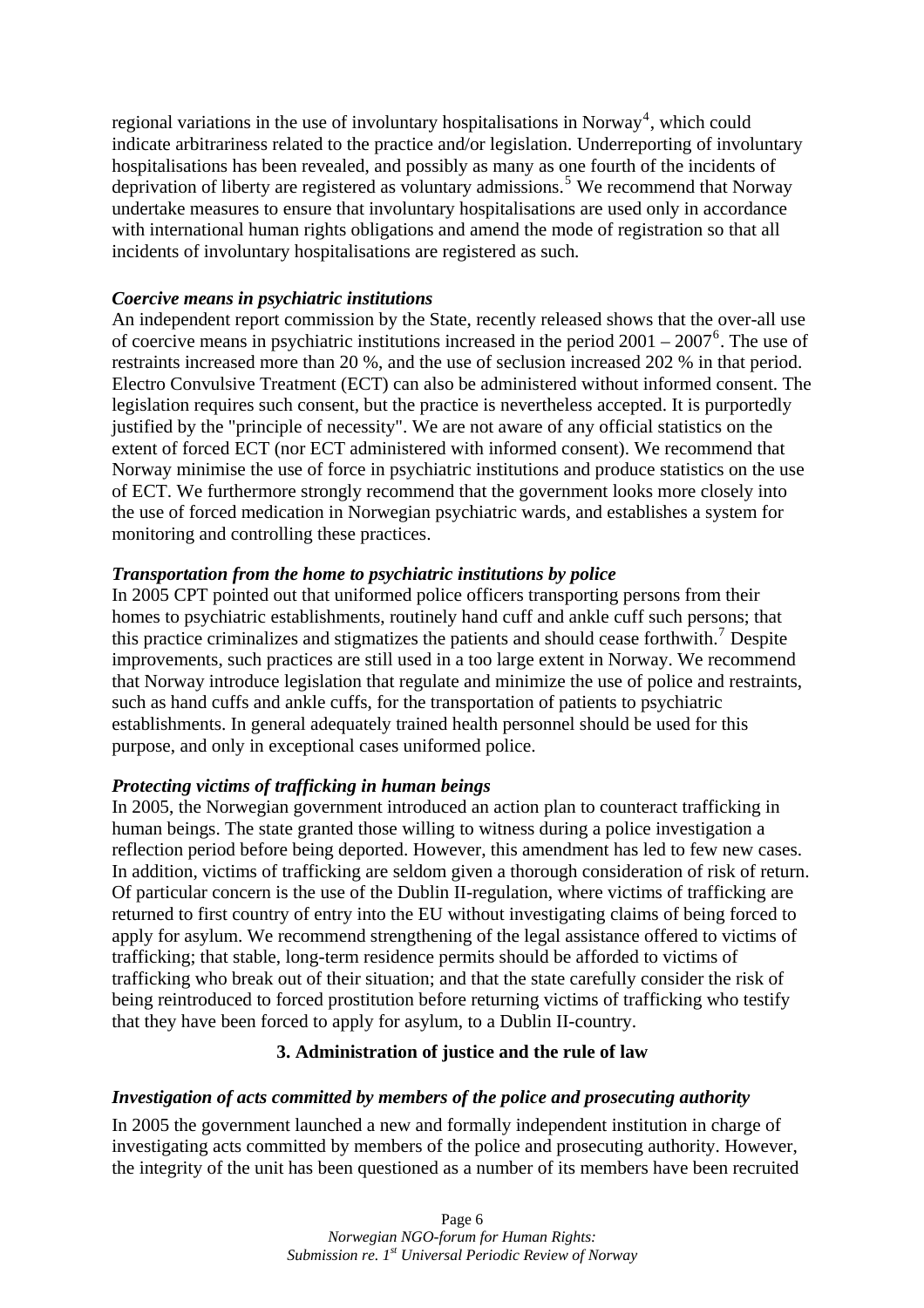directly from the police. The unit has been criticized due to the very low number of cases that result in any form of reaction. An assessment of the unit was initiated by the Government in 2008, and a report is expected within 12.05.2009. We recommend that the de facto independence is ensured for the special unit in charge of investigating cases of alleged police and prosecutorial misconduct and abuse, and the recruitment of officers reconsidered.

## *Public Legal Aid*

Public legal aid in civil cases is as a main rule offered only within a limited area of legal issues, and only when the gross income of the applicant or his or her family falls below a set maximum. Both requirements have been widely criticized; the material requirement as it excludes a number of human rights related legal issues and as such impedes access to court and undermines the principle of subsidiarity; and the income requirement as it is artificially low in light of the high level of income and expenses in Norway. We recommend that public legal aid is made available to a wider proportion of the Norwegian population, by adjusting the maximum income requirement in accordance with the average level of income and that public legal aid is made available in all cases relating to credible allegations of human rights violations.

#### **5. Right to privacy, marriage and family life**

#### *Data surveillance as a means to counter terrorism and other crimes*

The political debate in Norway regarding police methods, in particular with regard to counter-terrorism, indicates a tendency towards a lesser degree of respect for the private sphere of individuals. The possible implementation of the European Union Data Retention Directive, despite its uncertain standing under the EEA-agreement (that is the overall framework agreement regulating legal relations between Norway and the EU), is one example of this development. The consequence in Norway of the Swedish FRA Act, which authorizes en masse surveillance of Norwegian telecommunication passing through Sweden, is another.<sup>[8](#page-10-1)</sup> Similarly, authorizing the use of software which may read information from computers not linked to any network (e.g. information stored on a personal computer, but not shared between computers) or the contents of information from computers linked to a network before the content in question is in fact sent/communicated into that network, is currently under consideration for inclusion in the Criminal Procedure Act.<sup>[9](#page-10-1)</sup> These developments, at their respective stages, indicate that increased attention to the right to privacy as guaranteed in ICCPR Article 17, freedom of thought and ultimately the right to freedom of expression, is warranted with respect to the situation in Norway. We recommend that all legislative processes and white papers concerning the use of surveillance in countering criminality is based on thorough considerations of the right to privacy, including private communication and, thus, ultimately, freedom of expression. Further, we recommend that Norway take diplomatic measures to ensure the right to privacy and freedom of speech of its citizens with regards to the Swedish FRA Act.

#### **7. Right to social security and to adequate standard of living**

#### *Housing*

In 2005, there were 5500 people without residence in Norway. Housing prices are generally determined by market forces, which negatively affect economically weaker groups, such as those outside the labour market, the first time established, single parents, single adults, refugees and immigrants. We believe that the international human right to adequate housing should be implemented by spelling out more clearly in statutory law that Municipalities are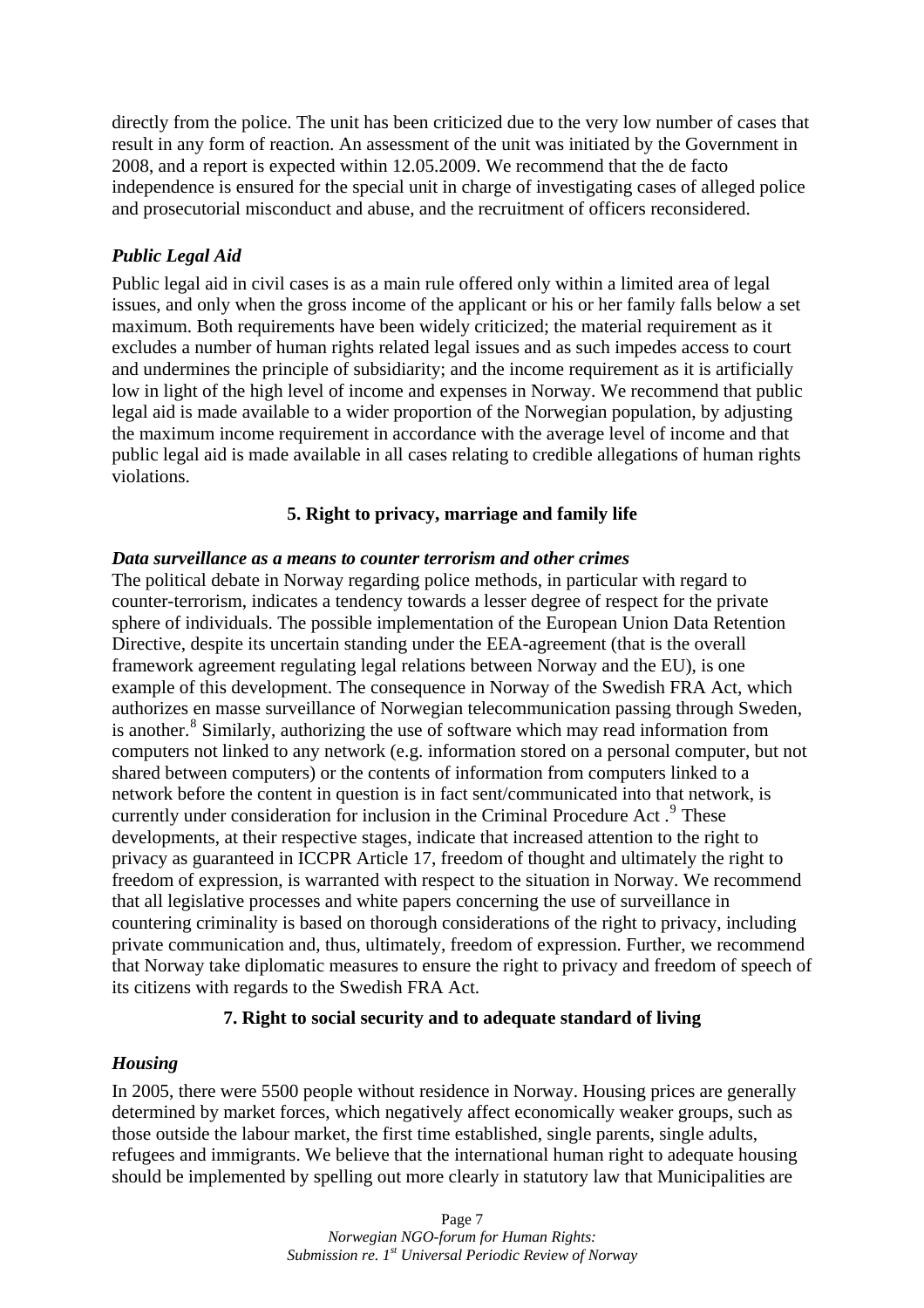obliged to provide adequate housing to all citizens. Social house construction schemes should be used as instruments to that end*.*

#### *Minimum income*

Norway has a generally well developed social welfare state, but there are tendencies that benefits to an increasing degree are linked to connection with the labour market, and towards poverty starting to be a heritage from parents to their children. Municipalities have in principle a duty to provide necessary subsistence to individuals and families in need, however there are no national minimum standards for such support, which has a consequence that the support given commonly is inadequate, not predictable and not given on an equal basis. We strongly recommend the introduction of a right to a minimum income for those who are dependent on social welfare. The amount should be on an adequate level, such as what the State Institute for Consumer Research (SIFO) has already calculated as necessary for a decent life in Norway.

## **9. Minorities and indigenous peoples**

#### *Travellers*

The travellers in Norway have in the  $20<sup>th</sup>$  century been victims of extensive and systematic violations of human rights. As a vulnerable minority group, the travellers were exposed to an assimilation policy with a final aim to completely eradicate their culture and language. The Norwegian government has expressed official apologies to the travellers, but we recommend that in addition the protection against discrimination of the travellers as a group should be strengthened. The Equality and Anti-Discrimination Ombud should establish a high-profile project that addresses the travellers' situation. This could be done in cooperation with the Parliamentary Ombudsman and the Ombudsman for children. Additionally, language training in Romani, the Travellers own language, should be offered to children of Traveller origin in public schools.

## **10. Migrants, refugees and asylum seekers**

## *Asylum: Being able to submit an application*

Norway is part of the Schengen co-operation on asylum and migration with the European Union. In recent years Schengen countries and the European Union has increasingly focused its asylum and migration policies on combating irregular entries and deferring responsibility for individuals at risk of persecution. Visa requirements for nationals from refugee producing areas are generally very strict, while air carriers are heavily sanctioned for carrying undocumented passengers. As a result, individuals at risk of persecution end up taking lifethreatening risks in desperate attempts to reach protection in Europe, those who can afford it at the mercy of smugglers of human beings or other criminals. We recommend that Norway ensure that the right to seek asylum is fulfilled by adopting measures to ensure that people in need of international protection are not denied access to its territory.

## *Respecting international refugee law*

In the Schengen-area co-operation the Dublin II regulation, has been made to ensure that only one country within the area makes a decision on an application for asylum. Under the Dublin II regulation Norway has returned asylum applicants to the first country of entry without dealing with the merits of the application, even to Greece, whose asylum procedures clearly do not provide the legal security foreseen in international refugee law, with the ultimate risk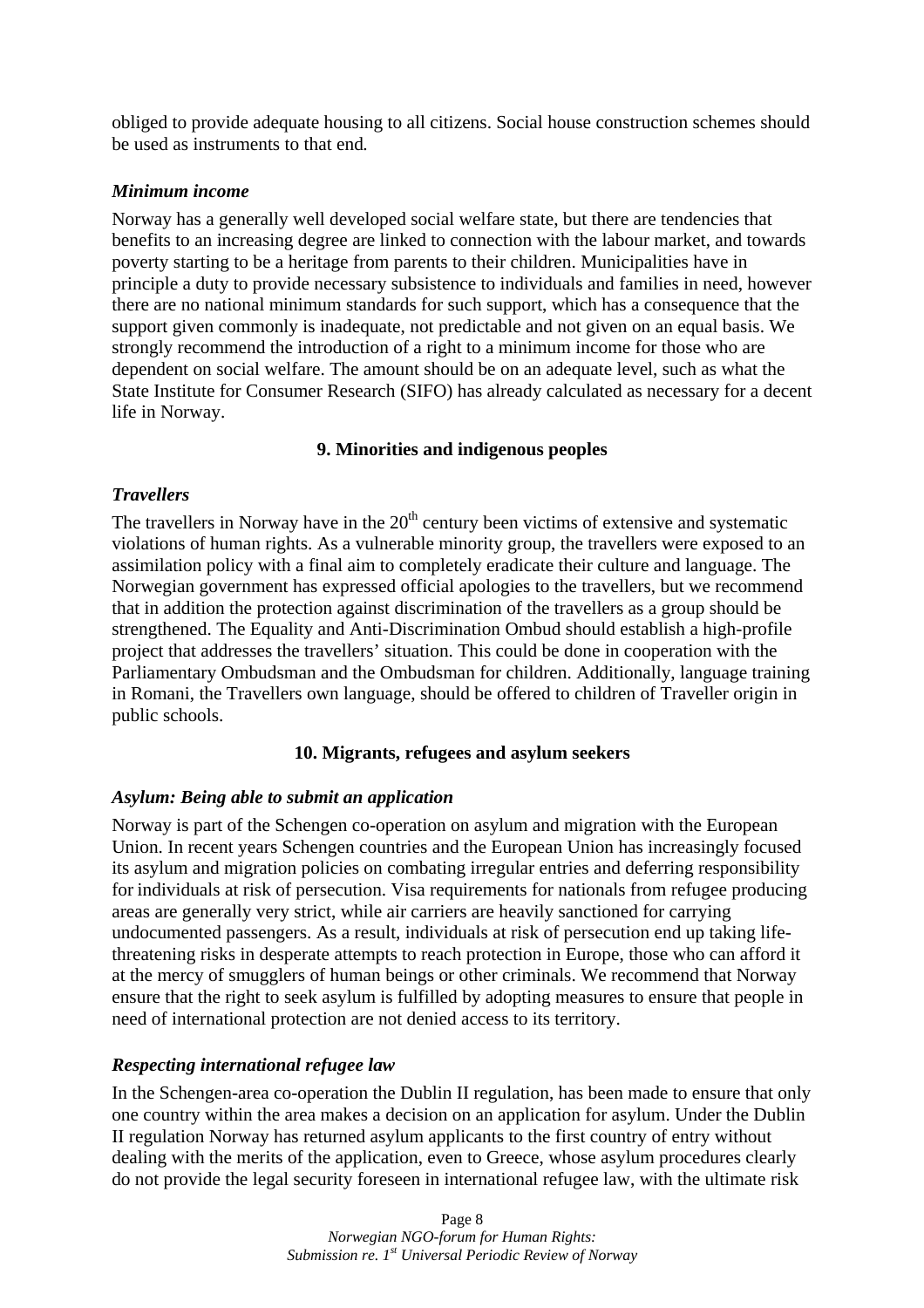of *refoulement*. NGO-reporting has lead to a temporary halt in such returns to Greece, but the government has since publicly defended such returns and have instructed a recommencement. We recommend that Norway practice the Dublin II regulation in a manner that ensures that refugees are not returned to other European countries if their legal safety is not guaranteed and that the practice of the Dublin II must be in full compliance with the 1951 Refugee Convention.

## *The so called "13 point plan to reduce the number of asylum seekers not in need of protection"*

In September 2008, the Norwegian government presented thirteen changes in the immigration law and regulations, aimed at reducing the number of unfounded asylum applications. Several of these draft changes, including points 2, 5 and 6 of the plan, have been subject to severe critique on the part of human rights NGOs for being problematic with regard to obligations under international refugee law<sup>[10](#page-10-1)</sup> and other human rights law. Point 2 introduces conflict with the internal flight alternative requirements of safety, accessibility and reasonableness, by requiring strong humanitarian reasons in addition to these. Point 5 restricted further accesses to family reunification and family establishment in some cases, which is problematic in relation to the right to family life, ICCPR article 17 first section. According to point 6, minor asylum seekers above the age of 16 arriving in Norway without caretakers may be given restricted residence permits which may not be renewed upon reaching the age of 18, which is in conflict with the UN Convention on the Rights of the Child article 3 (1). Points 5 and 6 are both disproportionate compared to their legitimate aim.

We recommend that Norway reconsider these legislative changes, and ensure that international human rights and refugee law obligations are respected.

## *"Unreturnable" rejected asylum applicants*

Due to the impossibility of or risks involved in returning to their country of origin, an unknown, yet significant number of people remain indefinitely in Norway after their applications for permission to stay have been rejected. For as long as the legal status of this category remains unresolved, they are left without access to social benefits and health services, and cannot further their education or enter the labour market legally. Their entire lives are put on hold. For some, this has been the situation for up to a decade. We recommend that Norway give priority to establishing a clear legal status for this category, and make resources available for their individual cases to be resolved*.* 

#### *Systematic Registration and documentation of torture against asylum seekers: Implementation of the Istanbul Protocol*

The Istanbul Protocol, or *Manual on Effective Investigation and Documentation of Torture and Other Cruel, Inhuman or Degrading Treatment or Punishment* is the first set of international guidelines for documentation of torture and its consequences. The Protocol became a United Nations official document in 1999. It is emphasized in the UN torture convention that to train professionals to detect, document and treat signs and consequences of torture is a State Party obligation. The manual is an important tool in this context. The importance of actively including the manual in the asylum procedure is argued both by Human Rights organizations and UN treaty bodies. Norway does not on a regular basis assess signs of torture in asylum seekers who report that they have been subject to torture prior to arrival in Norway. Therefore important information is missed that could strengthen their application for asylum; form a basis for necessary treatment; and provide information for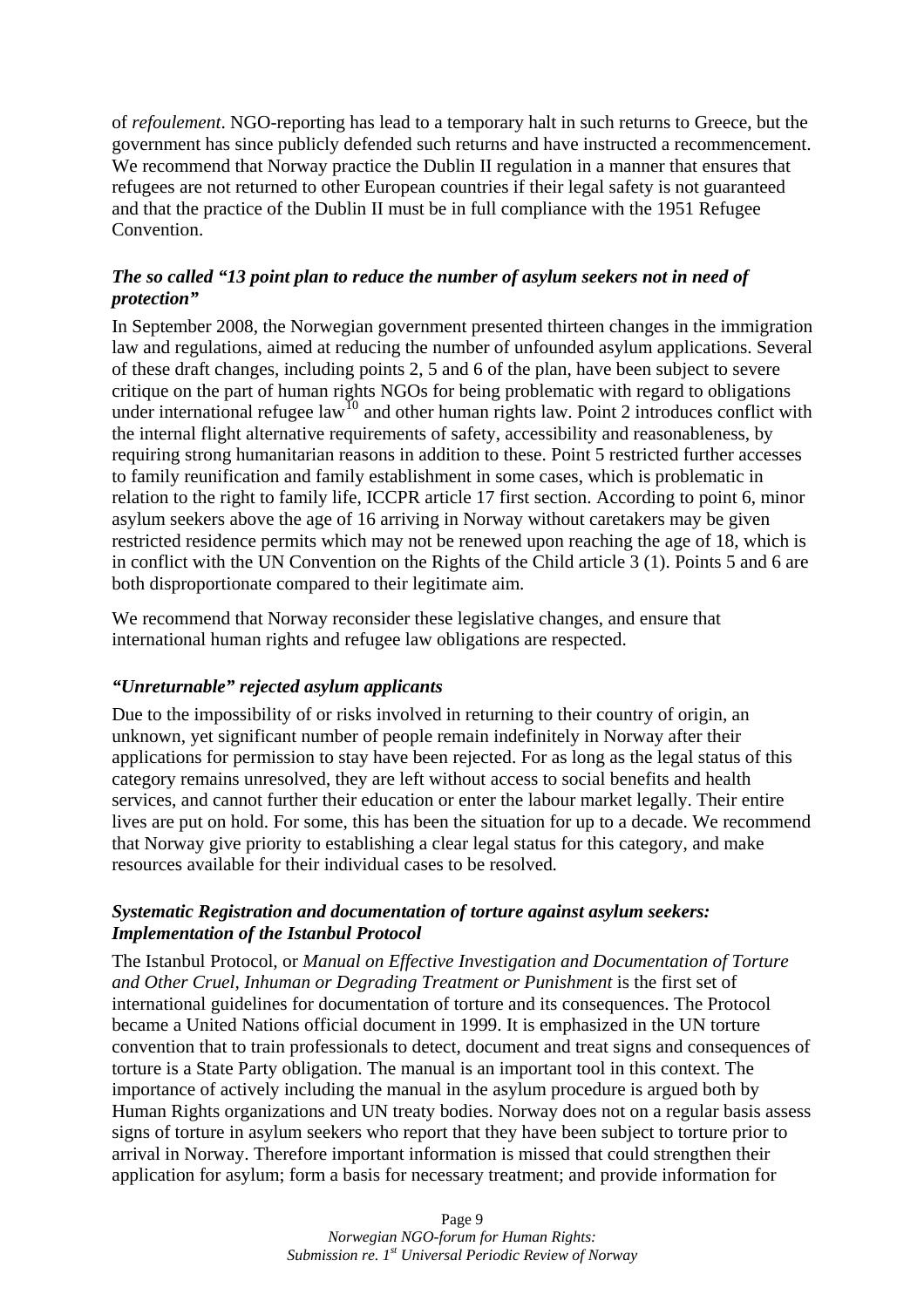possible criminal cases against their perpetrators. It is our recommendation, in order to fulfil obligations under international law that the Istanbul Protocol is included as a default procedure in all asylum cases where torture is reported. This includes the organization of sufficient and available competence in the area, including documentation of torture, mental and physical, and treatment as needed.

## *Legal guardians for unaccompanied minor asylum seekers*

Norway provides unaccompanied minor asylum seekers with legal guardians meant to act in the interest of the children and safeguard their rights. However, there is great variation in terms of both recruitment and training (often none) of legal guardians, resulting in arbitrary differences in representation. Frequent moves and change of legal guardians make the situation for the older children especially unpredictable and difficult. UN CRC has repeatedly called for improved supervision of children living in reception centres. The many gaps are well known, and some temporary measures are in place, but Norway has stated that the issue will be dealt with systemically as part of a new foreigners' law expected in 2010. We recommend that identified shortcomings be dealt with as a matter of priority in the interim, inter alia, that funds be allocated for training, payment, translation services and monitoring of all legal guardians. We recommend that Norway implement the new law and the permanent national scheme as soon as possible.

## *The care situation for unaccompanied minor asylum seekers*

With a statute amendment, the Child Welfare Services took over the legal care for unaccompanied minor asylum seekers under 15 years of age as of December 2007. The responsibility for those between 15 and 18 years of age remained with the immigration authorities. The Child Welfare Services Act has general provisions covering all other groups of children and needs, except unaccompanied minor asylum seekers, who are covered by a separate chapter. We believe the difference in treatment amounts to discrimination and recommend that the statute be amended to place the responsibility for all unaccompanied minor asylum seekers up to the age of 18 with the Child Welfare Services under the general provisions of the law.

# **V. Capacity building and technical assistance**

# *Training of professional groups in human rights ethics and obligations*

Norway lacks an overall plan for education and training in human rights law and human rights teaching. We recommend that such a plan be developed as a matter of priority, to cover implementation, teaching methods, content, clear objectives as well as evaluation. Such a plan should cover training of students at all levels, including at universities, primary and secondary schools and professionals in different sectors. The requirements of systematic training of teachers and trainers, development of curricula and text books should also be addressed. We emphasise the particular need for targeted human rights training programs, including monitoring and evaluation of such programs, for professionals in settings where persons made vulnerable are under professional care, such as persons deprived of their liberty in hospitals or in prisons, refugees, asylum seekers, persons with disabilities, persons exposed to severe trauma and the elderly, and others.